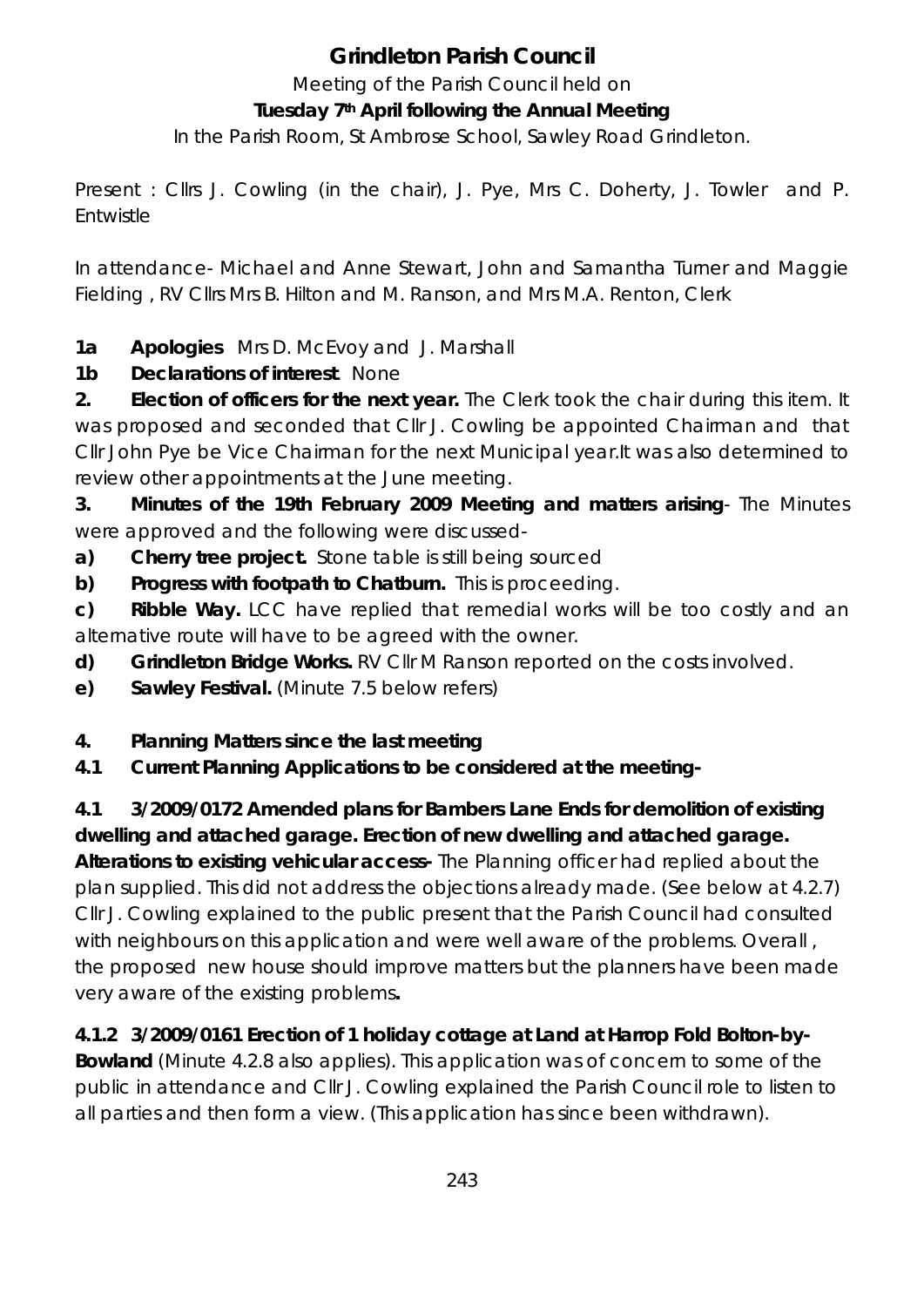**4.1.3 3/2009/0185 Erection of new two storey detached dwelling at Land adjacent to Orchard House Grindleton BB7 4QT.** It was commented that **t**he site appears difficult to develop but there were no objections to the application.

**4.2 Observations made on planning applications since the last meeting.** 

**4.2.1 3/2009/0042** Two storey rear extension(resubmission) at **4 Greendale View Main St Grindleton.** The Parish Council had no objections.

**4.2.2 3/2009/0043** Two storey rear extension at **2 Greendale View Main St Grindleton.**  The Parish Council had no objections.

**4.2.3 3/2009/0044** Two storey rear extension at **3 Greendale View Main St Grindleton.**  The Parish Council had no objections.

**4.2.4 3/2009/0073** First floor and single storey extensions forming extended residential accommodation at **Grandown Back Lane Grindleton** The Parish Council had no objections and remarked it looked more interesting than previously.

**4.2.5 3/2009/0095** Addition of 'grab' handles to the outside of the door to ease disabled access at **Meeting House Green End Grindleton Road Sawley.** The Parish Council had no objections.

**4.2.6 3/2009/0109** Substitution of house type (resubmission of 3/2008/0734) at **Wythenstocks Barn Back Lane Grindleton BB7 4RW .**The Parish Council had no objections**.** 

 **4.2.7 3/2009/0172** Demolition of existing dwelling and attached garage. Erection of new dwelling and attached garage. Alterations to existing vehicular access at Bambers, Lane Ends Bolton-by-Bowland.

The council recommend refusal on the following grounds:-

The previous successful application to erect a barn and ménage has resulted in the country side being left in a disgraceful state.

Spoils have been stacked in the field north of the development adjoining the road to Slaidburn.

Drainage from the site has not been fully addressed resulting in flooding of the neighbouring properties.

Foul water is also entering the drainage system.

Damage to the village green caused by vehicles entering Bambers has not been repaired.

Once the above has been rectified the Council will then consider the above application.

**4.2.8 3/2009/0161** Erection of 1 holiday cottage at Land at Harrop Fold Bolton-by-Bowland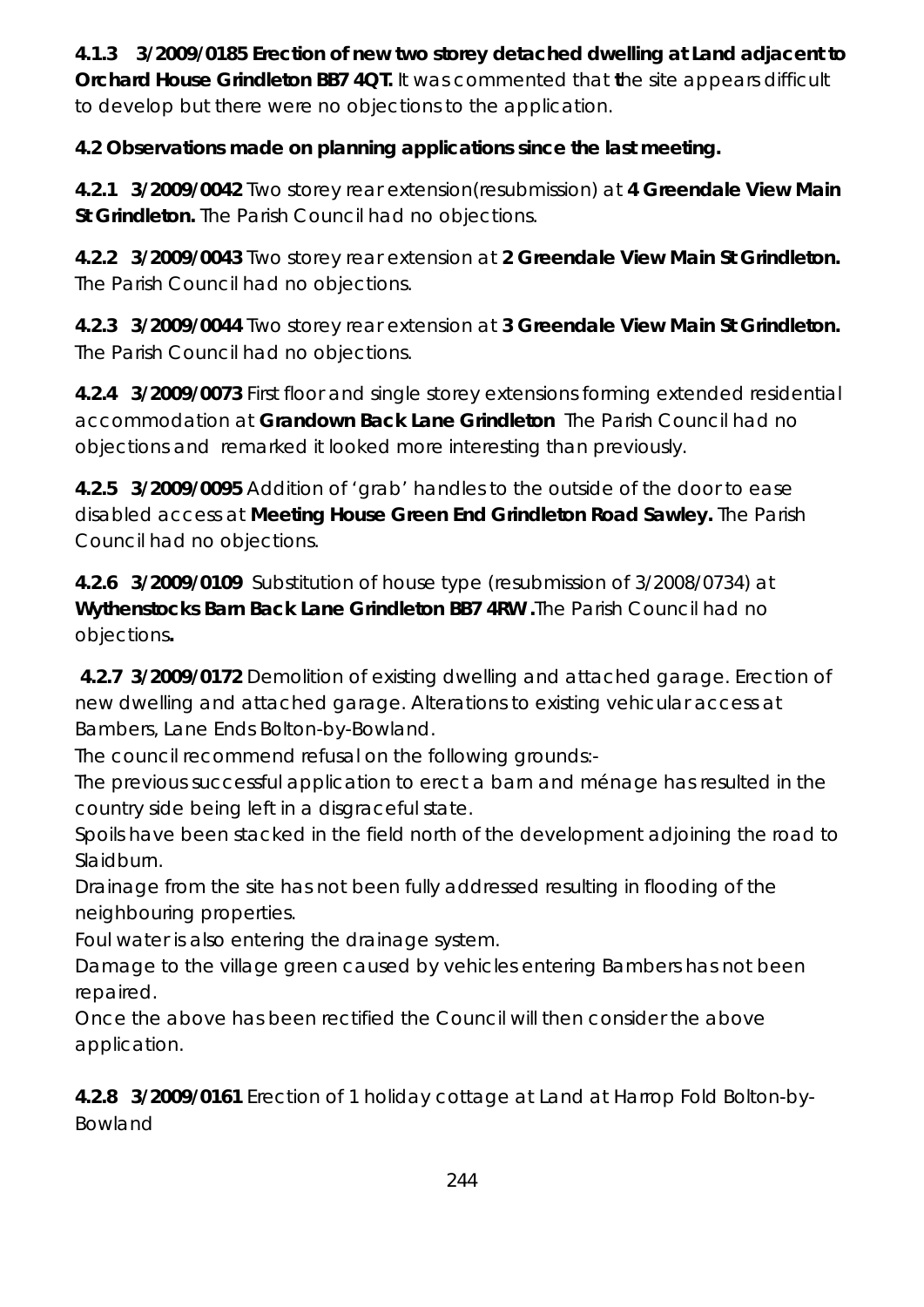The Council had no objection to this application and welcomed such developments that create employment and tourism in the area.

#### **5. Financial Matters**

Prior to the payments below, the total balances stood at £6073.39

**5.a-** The following payments were approved-

|         | Who to                       | What for                     | Legal Power   |
|---------|------------------------------|------------------------------|---------------|
| £183.33 | <b>Clerks Honorarium for</b> | Total payment = $£198.23$    | S112 LGA 1972 |
|         | Apr/May                      |                              |               |
| £14.90  | Clerks expenses              |                              |               |
| 16.40   | Mr J. Cowling                | Reimburse for rubber gloves- | S101 LGA 1972 |
|         |                              | village clean up             |               |
| 2.46    |                              | VAT, total= £18.66           |               |
| 217.09  | Total                        |                              |               |

**5b** Payment of £11.55 to United Utilities was not approved as it was believed no water had been used for several months. The meter is to be read and the company queried.

**5c** Mr Ian Buttle is to be formally appointed as a competent auditor for 2009/10 and asked to make a written statement to the Parish Council of his findings and any recommendations.

#### **6. Reports from outside bodies**

**a) Parish Liaison Committee.** Cllr J Cowling attends. It was noted that Committee needs a new Chairman.

**b) Recreation Ground**. The Galloping Gourmet event is proving popular. Sports day on 6<sup>th</sup> June will have an evening event too.

**e) LCC training for Clerks.** The Clerk had attended this. Useful about preserving documents and how the highway functions are organised. A short presentation on Waste Disposal options had also been helpful.

(All other bodies had already been mentioned at the preceding Annual Meeting)

#### **7. Correspondence requiring action**

**7.1 RVBC Annual Meeting** to be held on 16th April at 7pm at Bolton by Bowland village hall. This was noted especially as it is located nearby.

**7.2 Parish Liaison Committee** needs a new chairman (noted at Minute 6a above).